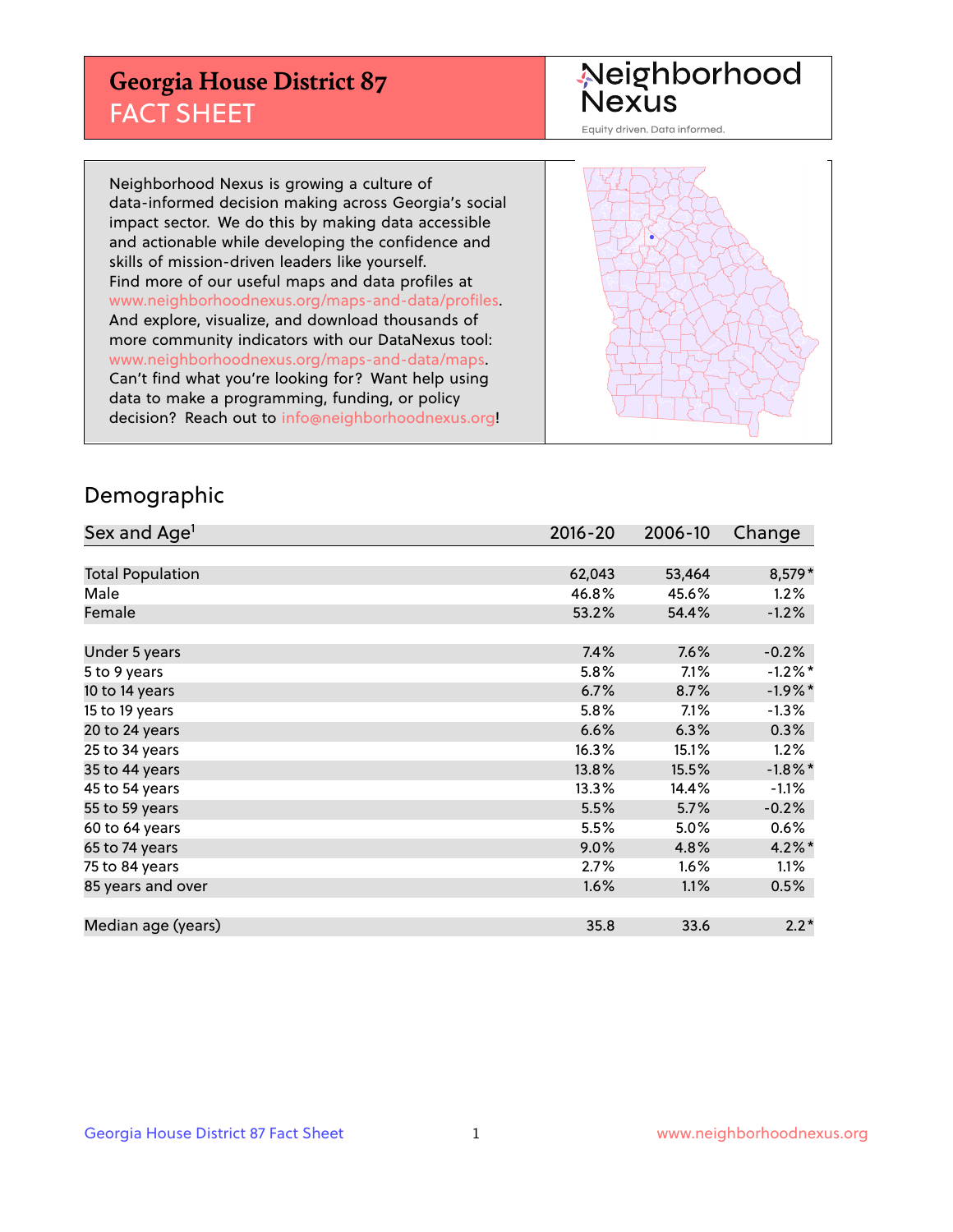## Demographic, continued...

| Race <sup>2</sup>                                            | $2016 - 20$ | 2006-10 | Change     |
|--------------------------------------------------------------|-------------|---------|------------|
| Total population                                             | 62,043      | 53,464  | $8,579*$   |
| One race                                                     | 96.4%       | 98.4%   | $-2.1%$    |
| White                                                        | 13.3%       | 18.4%   | $-5.1\%$ * |
| <b>Black or African American</b>                             | 76.1%       | 74.4%   | 1.7%       |
| American Indian and Alaska Native                            | 0.1%        | 0.1%    | 0.0%       |
| Asian                                                        | 5.4%        | 4.0%    | 1.4%       |
| Native Hawaiian and Other Pacific Islander                   | 0.0%        | 0.0%    | 0.0%       |
| Some other race                                              | 1.4%        | 1.5%    | $-0.0%$    |
| Two or more races                                            | 3.6%        | 1.6%    | $2.1\%$ *  |
| Race alone or in combination with other race(s) <sup>3</sup> | $2016 - 20$ | 2006-10 | Change     |
| Total population                                             | 62,043      | 53,464  | 8,579*     |
| White                                                        | 15.8%       | 19.3%   | $-3.6\%$ * |
| <b>Black or African American</b>                             | 78.9%       | 75.4%   | $3.5\%$ *  |
| American Indian and Alaska Native                            | 0.7%        | 0.4%    | 0.3%       |
| Asian                                                        | 6.5%        | 4.0%    | $2.4\%$ *  |
| Native Hawaiian and Other Pacific Islander                   | 0.1%        | 0.0%    | 0.1%       |
| Some other race                                              | 2.6%        | 2.4%    | 0.2%       |
| Hispanic or Latino and Race <sup>4</sup>                     | $2016 - 20$ | 2006-10 | Change     |
| Total population                                             | 62,043      | 53,464  | 8,579*     |
| Hispanic or Latino (of any race)                             | 5.2%        | 4.7%    | 0.5%       |
| Not Hispanic or Latino                                       | 94.8%       | 95.3%   | $-0.5%$    |
| White alone                                                  | 10.5%       | 16.2%   | $-5.7\%$ * |
| <b>Black or African American alone</b>                       | 75.3%       | 74.1%   | 1.1%       |
| American Indian and Alaska Native alone                      | 0.0%        | 0.1%    | $-0.1%$    |
| Asian alone                                                  | 5.4%        | 3.9%    | $1.5%$ *   |
| Native Hawaiian and Other Pacific Islander alone             | 0.0%        | 0.0%    | 0.0%       |
| Some other race alone                                        | 0.3%        | 0.3%    | 0.0%       |
| Two or more races                                            | 3.3%        | 0.7%    | $2.7\%$ *  |
| U.S. Citizenship Status <sup>5</sup>                         | $2016 - 20$ | 2006-10 | Change     |
| Foreign-born population                                      | 11,226      | 8,149   | 3,078*     |
| Naturalized U.S. citizen                                     | 48.9%       | 46.3%   | 2.6%       |
| Not a U.S. citizen                                           | 51.1%       | 53.7%   | $-2.6%$    |
|                                                              |             |         |            |
| Citizen, Voting Age Population <sup>6</sup>                  | $2016 - 20$ | 2006-10 | Change     |
| Citizen, 18 and over population                              | 42,484      | 34,752  | 7,732*     |
| Male                                                         | 43.8%       | 43.8%   | 0.0%       |
| Female                                                       | 56.2%       | 56.2%   | $-0.0%$    |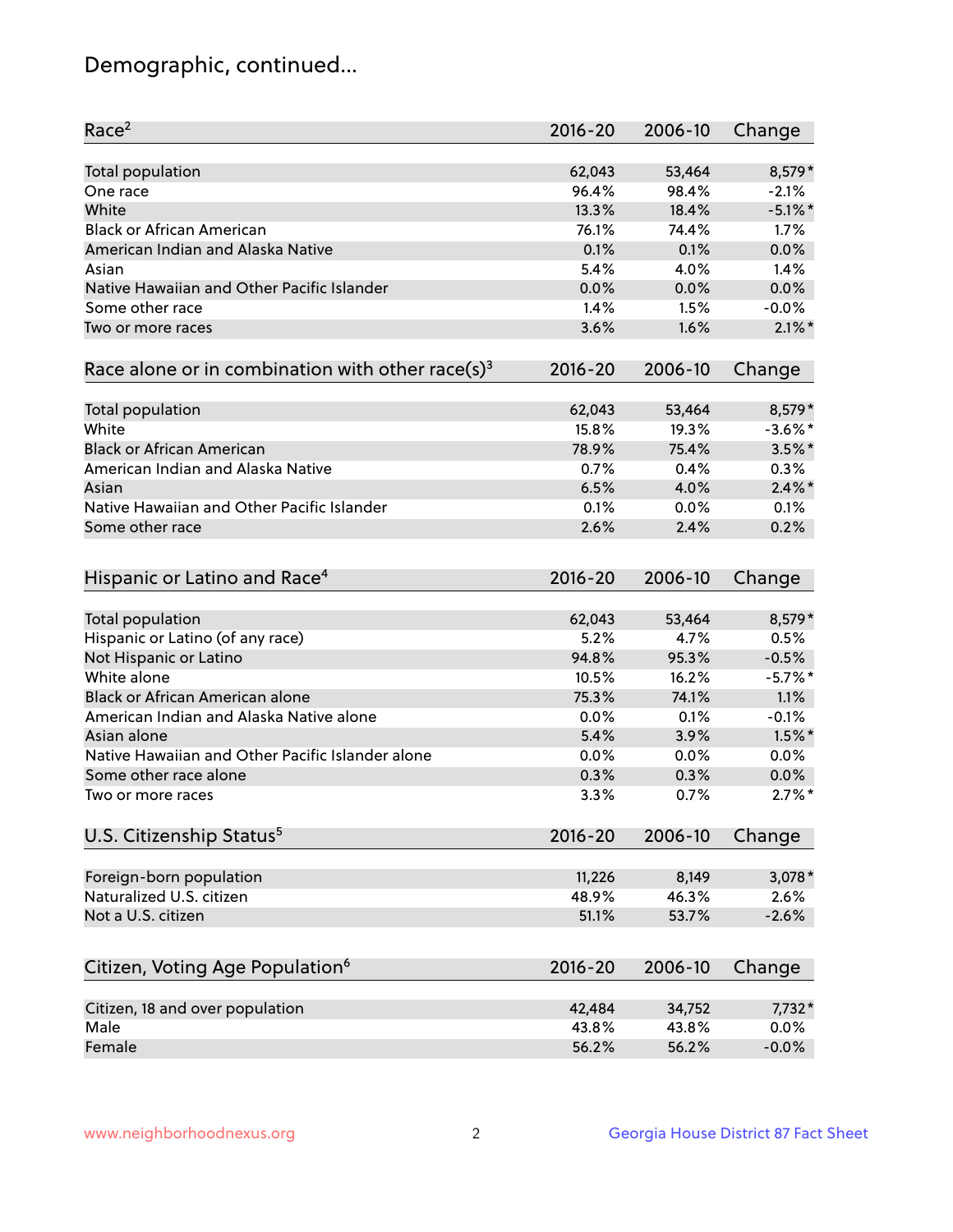#### Economic

| Income <sup>7</sup>                                 | $2016 - 20$ | 2006-10 | Change    |
|-----------------------------------------------------|-------------|---------|-----------|
|                                                     |             |         |           |
| All households                                      | 21,786      | 19,868  | 1,919*    |
| Less than \$10,000                                  | 6.7%        | 8.1%    | $-1.5%$   |
| \$10,000 to \$14,999                                | 5.0%        | 4.2%    | 0.7%      |
| \$15,000 to \$24,999                                | 9.3%        | 10.8%   | $-1.5%$   |
| \$25,000 to \$34,999                                | 12.0%       | 13.0%   | $-1.0%$   |
| \$35,000 to \$49,999                                | 17.0%       | 16.5%   | 0.5%      |
| \$50,000 to \$74,999                                | 19.6%       | 20.4%   | $-0.9%$   |
| \$75,000 to \$99,999                                | 10.5%       | 12.8%   | $-2.2%$   |
| \$100,000 to \$149,999                              | 11.9%       | 10.3%   | 1.6%      |
| \$150,000 to \$199,999                              | 5.1%        | 2.5%    | $2.6\%$ * |
| \$200,000 or more                                   | 3.0%        | 1.4%    | 1.6%      |
| Median household income (dollars)                   | 50,081      | 47,105  | 2,976*    |
| Mean household income (dollars)                     | 66,770      | 57,874  | 8,896*    |
| With earnings                                       | 81.7%       | 87.1%   | $-5.5%$ * |
| Mean earnings (dollars)                             | 67,089      | 56,887  | 10,202*   |
| <b>With Social Security</b>                         | 26.2%       | 17.7%   | $8.4\%$ * |
| Mean Social Security income (dollars)               | 18,376      | 14,714  | $3,663*$  |
| With retirement income                              | 18.3%       | 13.7%   | 4.6%*     |
| Mean retirement income (dollars)                    | 22,876      | 19,743  | $3,133*$  |
| With Supplemental Security Income                   | 5.4%        | 4.5%    | 0.9%      |
| Mean Supplemental Security Income (dollars)         | 9,615       | 8,322   | 1,293     |
| With cash public assistance income                  | 2.2%        | $1.8\%$ | 0.3%      |
| Mean cash public assistance income (dollars)        | 1,207       | 1,989   | $-782$    |
| With Food Stamp/SNAP benefits in the past 12 months | 20.5%       | 11.8%   | $8.6\%$ * |
|                                                     |             |         |           |
| Families                                            | 12,732      | 12,782  | $-49$     |
| Less than \$10,000                                  | 4.9%        | 6.5%    | $-1.5%$   |
| \$10,000 to \$14,999                                | 3.6%        | 3.1%    | 0.5%      |
| \$15,000 to \$24,999                                | 6.5%        | 8.7%    | $-2.2%$   |
| \$25,000 to \$34,999                                | 11.0%       | 12.3%   | $-1.2%$   |
| \$35,000 to \$49,999                                | 13.9%       | 14.5%   | $-0.6%$   |
| \$50,000 to \$74,999                                | 21.0%       | 22.0%   | $-1.0%$   |
| \$75,000 to \$99,999                                | 11.4%       | 14.1%   | $-2.7%$   |
| \$100,000 to \$149,999                              | 15.7%       | 13.3%   | 2.4%      |
| \$150,000 to \$199,999                              | 8.0%        | 3.5%    | 4.5%*     |
| \$200,000 or more                                   | 3.9%        | 2.0%    | 1.9%      |
| Median family income (dollars)                      | 58,216      | 55,392  | 2,823*    |
| Mean family income (dollars)                        | 76,861      | 65,160  | 11,701*   |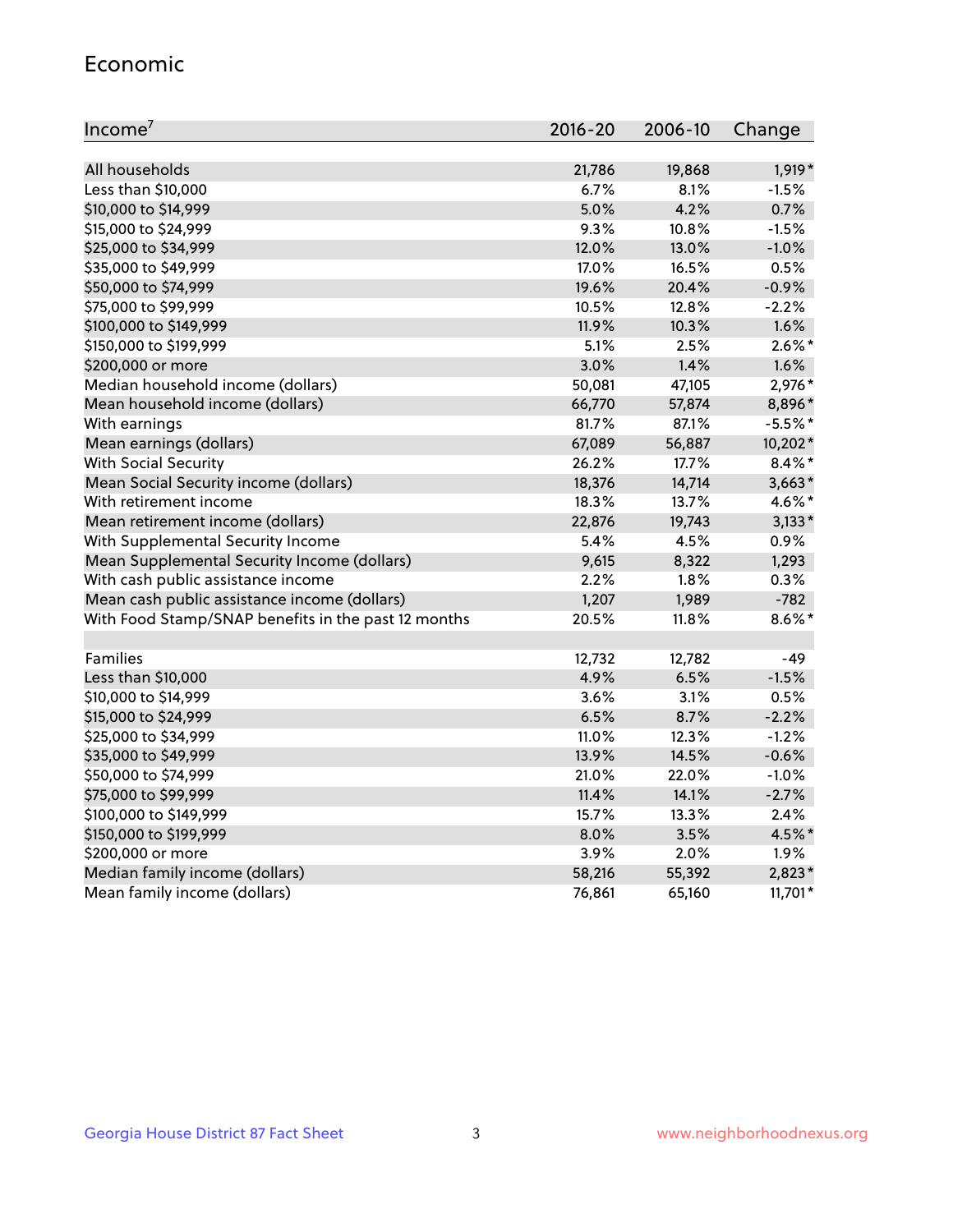## Economic, continued...

| Income, continued <sup>8</sup>                                        | $2016 - 20$ | 2006-10 | Change   |
|-----------------------------------------------------------------------|-------------|---------|----------|
|                                                                       |             |         |          |
| Nonfamily households                                                  | 9,054       | 7,086   | 1,968*   |
| Median nonfamily income (dollars)                                     | 38,176      | 35,360  | 2,816*   |
| Mean nonfamily income (dollars)                                       | 50,131      | 42,154  | 7,977*   |
| Median earnings for workers (dollars)                                 | 31,465      | 29,902  | $1,563*$ |
| Median earnings for male full-time, year-round workers                | 38,683      | 39,609  | $-927$   |
| (dollars)                                                             |             |         |          |
| Median earnings for female full-time, year-round workers<br>(dollars) | 37,783      | 37,247  | 536      |
| Per capita income (dollars)                                           | 25,385      | 22,488  | 2,897*   |
|                                                                       |             |         |          |
| Families and People Below Poverty Level <sup>9</sup>                  | $2016 - 20$ | 2006-10 | Change   |
|                                                                       |             |         |          |
| <b>All families</b>                                                   | 14.9%       | 13.1%   | 1.8%     |
| With related children under 18 years                                  | 21.9%       | 21.2%   | 0.7%     |
| With related children under 5 years only                              | 8.4%        | 16.6%   | $-8.2%$  |
| Married couple families                                               | 9.1%        | 4.6%    | 4.4%     |
| With related children under 18 years                                  | 13.6%       | 7.1%    | 6.6%     |
| With related children under 5 years only                              | 10.6%       | 3.9%    | 6.7%     |
| Families with female householder, no husband present                  | 23.9%       | 24.8%   | $-0.9%$  |
| With related children under 18 years                                  | 32.5%       | 33.8%   | $-1.3%$  |
| With related children under 5 years only                              | 5.1%        | 35.6%   | $-30.5%$ |
| All people                                                            | 18.3%       | 16.6%   | 1.6%     |
| Under 18 years                                                        | 30.7%       | 26.8%   | 3.8%     |
| Related children under 18 years                                       | 30.5%       | 26.4%   | 4.1%     |
| Related children under 5 years                                        | 31.8%       | 31.5%   | 0.2%     |
| Related children 5 to 17 years                                        | 29.9%       | 24.5%   | 5.4%     |
| 18 years and over                                                     | 14.5%       | 12.8%   | 1.8%     |
|                                                                       | 15.2%       |         |          |
| 18 to 64 years                                                        |             | 12.7%   | 2.5%     |
| 65 years and over                                                     | 11.4%       | 13.4%   | $-2.0%$  |
| People in families                                                    | 17.9%       | 15.3%   | 2.6%     |
| Unrelated individuals 15 years and over                               | 19.6%       | 22.4%   | $-2.7%$  |
| Non-Hispanic white people                                             | 6.8%        | 9.0%    | $-2.2%$  |
|                                                                       |             |         |          |
| Black or African-American people                                      | 19.4%       | 19.0%   | 0.4%     |
| Asian people                                                          | 18.4%       | 16.1%   | 2.3%     |
| Hispanic or Latino people                                             | 9.9%        | 11.0%   | $-1.1%$  |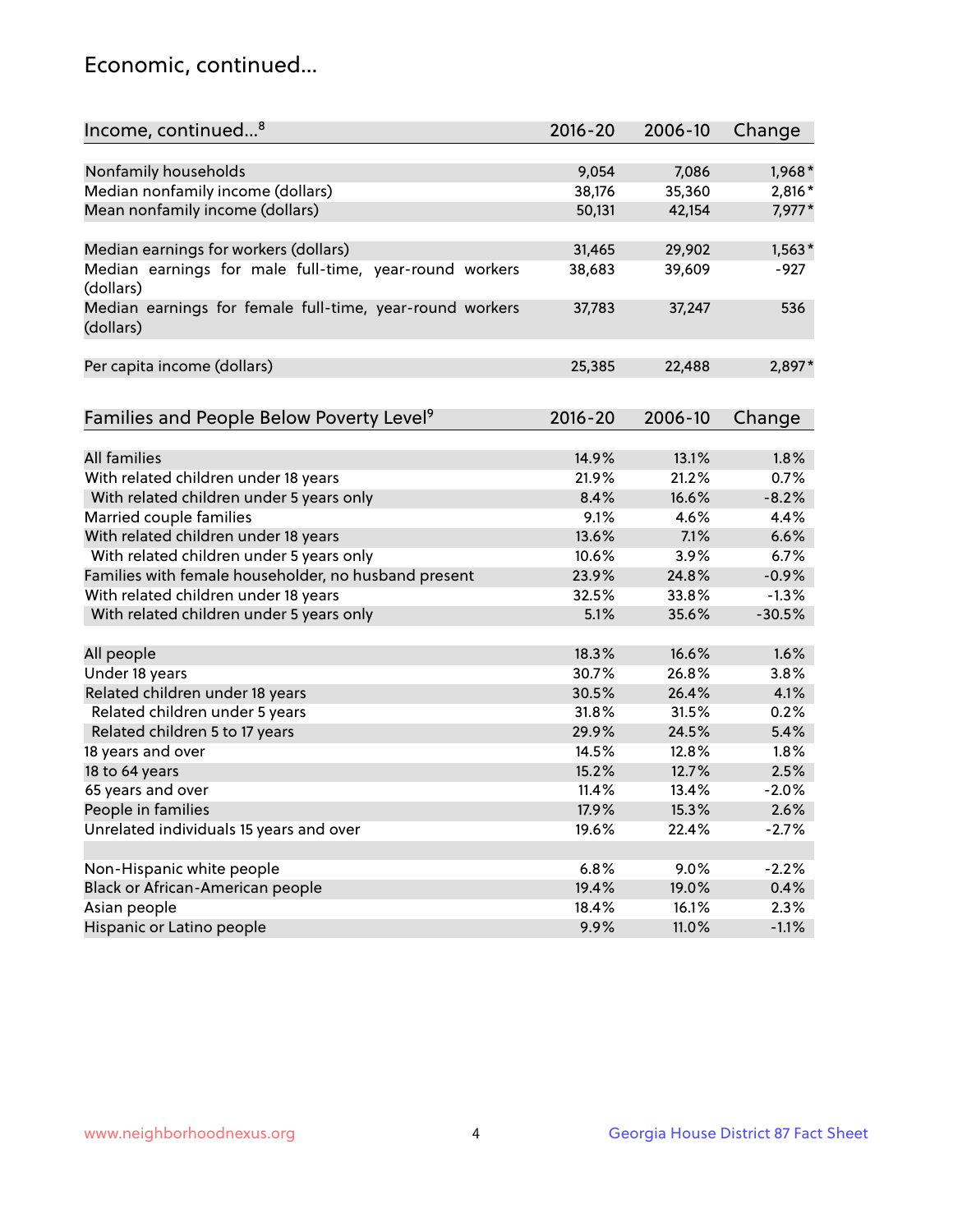## Employment

| Employment Status <sup>10</sup>                                                               | $2016 - 20$ | 2006-10 | Change      |
|-----------------------------------------------------------------------------------------------|-------------|---------|-------------|
|                                                                                               |             |         |             |
| Population 16 years and over                                                                  | 49,085      | 40,141  | 8,944*      |
| In labor force                                                                                | 67.0%       | 74.0%   | $-7.1\%$ *  |
| Civilian labor force                                                                          | 67.0%       | 73.7%   | $-6.8\%$ *  |
| Employed                                                                                      | 61.5%       | 63.4%   | $-1.9%$     |
| Unemployed                                                                                    | 5.5%        | 10.3%   | $-4.8%$     |
| <b>Armed Forces</b>                                                                           | 0.0%        | 0.3%    | $-0.3%$     |
| Not in labor force                                                                            | 33.0%       | 26.0%   | $7.1\%$ *   |
| Civilian labor force                                                                          | 32,880      | 29,604  | $3,276*$    |
|                                                                                               | 8.2%        | 14.0%   | $-5.8%$     |
| <b>Unemployment Rate</b>                                                                      |             |         |             |
| Females 16 years and over                                                                     | 26,851      | 22,259  | 4,592*      |
| In labor force                                                                                | 65.4%       | 72.6%   | $-7.2\%$ *  |
| Civilian labor force                                                                          | 65.4%       | 72.5%   | $-7.1\%$ *  |
| Employed                                                                                      | 60.6%       | 62.3%   | $-1.7%$     |
|                                                                                               |             |         |             |
| Own children of the householder under 6 years                                                 | 5,063       | 4,494   | 569         |
| All parents in family in labor force                                                          | 71.6%       | 76.8%   | $-5.1%$     |
| Own children of the householder 6 to 17 years                                                 | 8,703       | 9,248   | $-545$      |
| All parents in family in labor force                                                          | 67.8%       | 81.1%   | $-13.3\%$ * |
|                                                                                               |             |         |             |
| Industry <sup>11</sup>                                                                        | $2016 - 20$ | 2006-10 | Change      |
|                                                                                               |             |         |             |
| Civilian employed population 16 years and over                                                | 30,188      | 25,462  | 4,726*      |
| Agriculture, forestry, fishing and hunting, and mining                                        | 0.2%        | 0.1%    | 0.1%        |
| Construction                                                                                  | 3.7%        | 4.9%    | $-1.2%$     |
| Manufacturing                                                                                 | 8.8%        | 7.0%    | $1.8\%$ *   |
| Wholesale trade                                                                               | 2.1%        | 3.7%    | $-1.5%$     |
| Retail trade                                                                                  | 12.5%       | 11.4%   | 1.1%        |
| Transportation and warehousing, and utilities                                                 | 10.1%       | 8.2%    | 1.9%        |
| Information                                                                                   | 2.9%        | 4.5%    | $-1.6%$     |
| Finance and insurance, and real estate and rental and leasing                                 | 5.7%        | 5.5%    | 0.2%        |
| Professional, scientific, and management, and administrative<br>and waste management services | 14.9%       | 11.4%   | $3.4\%$ *   |
| Educational services, and health care and social assistance                                   | 20.1%       | 22.4%   | $-2.3%$     |
| Arts, entertainment, and recreation, and accommodation and                                    | 9.6%        | 7.5%    | $2.1\%$ *   |
| food services                                                                                 |             |         |             |
| Other services, except public administration                                                  | 6.0%        | 6.0%    | $-0.0%$     |
| Public administration                                                                         | 3.3%        | 7.3%    | $-4.0\%$ *  |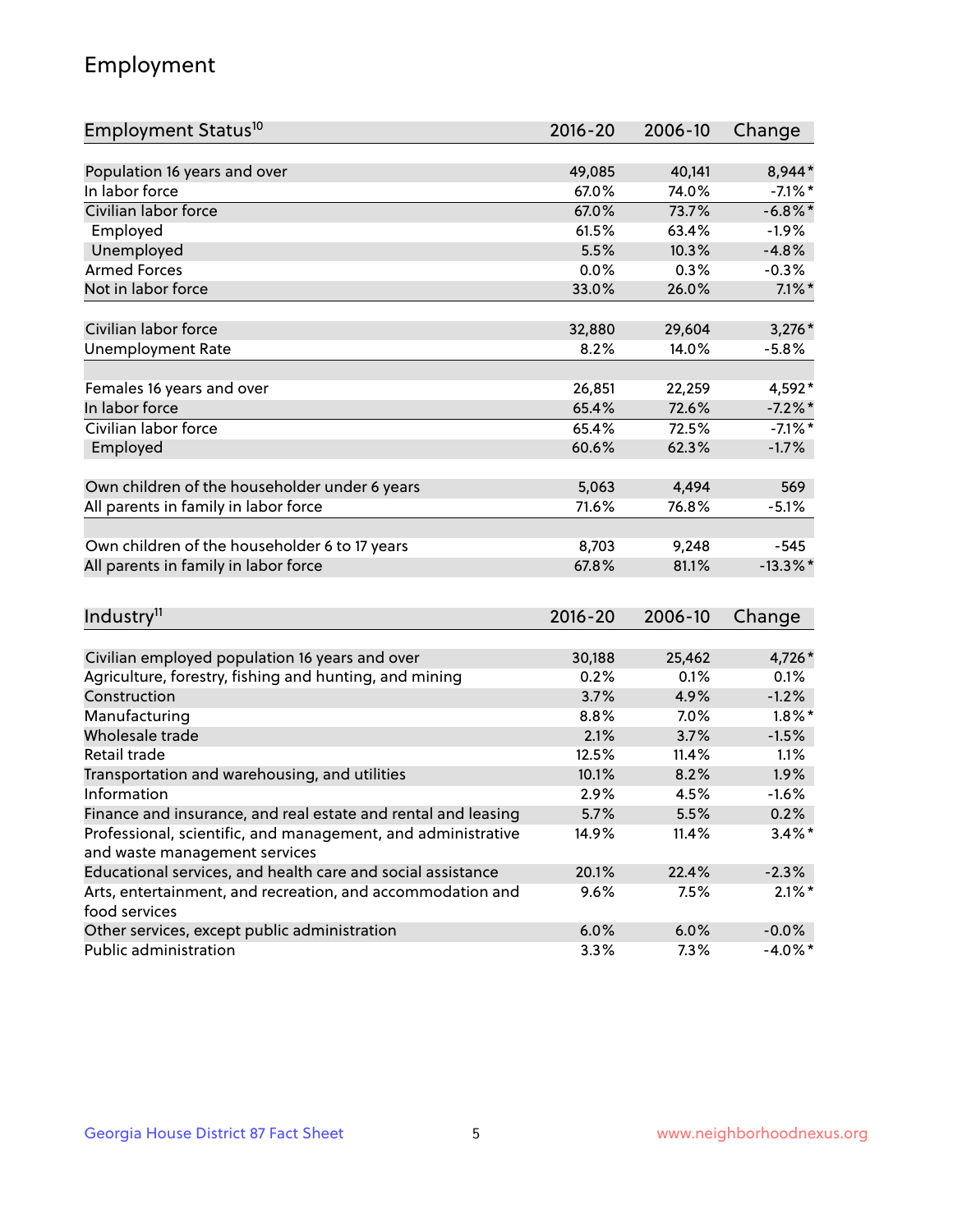## Employment, continued...

| Occupation <sup>12</sup>                                                    | $2016 - 20$ | 2006-10         | Change           |
|-----------------------------------------------------------------------------|-------------|-----------------|------------------|
| Civilian employed population 16 years and over                              | 30,188      | 25,462          | 4,726*           |
| Management, business, science, and arts occupations                         | 31.4%       | 35.6%           | $-4.1%$ *        |
| Service occupations                                                         | 18.7%       | 16.3%           | 2.3%             |
| Sales and office occupations                                                | 24.4%       | 28.6%           | $-4.2%$ *        |
|                                                                             |             | 6.8%            | $-1.0%$          |
| Natural<br>and<br>resources,<br>construction,<br>maintenance<br>occupations | 5.8%        |                 |                  |
| Production, transportation, and material moving occupations                 | 19.7%       | 12.7%           | $7.0\%$ *        |
| Class of Worker <sup>13</sup>                                               | $2016 - 20$ | 2006-10         | Change           |
| Civilian employed population 16 years and over                              | 30,188      | 25,462          | 4,726*           |
| Private wage and salary workers                                             | 84.5%       | 77.5%           | $7.0\%$          |
| Government workers                                                          | 11.5%       | 17.4%           | $-5.9\%$ *       |
|                                                                             |             |                 |                  |
| Self-employed in own not incorporated business workers                      | 3.9%        | 5.0%            | $-1.1%$          |
| Unpaid family workers                                                       | 0.0%        | 0.0%            | $-0.0%$          |
| Job Flows <sup>14</sup>                                                     | 2019        | 2010            | Change           |
|                                                                             |             |                 |                  |
| Total Jobs in district                                                      | 15,703      | 13,246          | 2,457            |
| Held by residents of district                                               | 5.3%        | 4.9%            | 0.4%             |
| Held by non-residents of district                                           | 94.7%       | 95.1%           | $-0.4%$          |
| Jobs by Industry Sector <sup>15</sup>                                       | 2019        | 2010            | Change           |
|                                                                             |             |                 |                  |
| Total Jobs in district                                                      | 15,703      | 13,246          | 2,457            |
| Goods Producing sectors                                                     | 17.9%       | 18.5%           | $-0.6%$          |
| Trade, Transportation, and Utilities sectors                                | 32.0%       | 28.8%           | 3.2%             |
| All Other Services sectors                                                  | 50.1%       | 52.7%           | $-2.6%$          |
| Total Jobs in district held by district residents                           | 831         | 644             | 187              |
| <b>Goods Producing sectors</b>                                              | 15.6%       | 17.2%           | $-1.6%$          |
| Trade, Transportation, and Utilities sectors                                | 26.8%       | 16.9%           | 9.9%             |
| All Other Services sectors                                                  | 57.5%       | 65.8%           | $-8.3%$          |
|                                                                             |             |                 |                  |
| Jobs by Earnings <sup>16</sup>                                              | 2019        | 2010            | Change           |
|                                                                             |             |                 |                  |
| Total Jobs in district                                                      | 15,703      | 13,246<br>25.3% | 2,457<br>$-6.4%$ |
| Jobs with earnings \$1250/month or less                                     | 18.9%       |                 |                  |
| Jobs with earnings \$1251/month to \$3333/month                             | 34.4%       | 42.2%           | $-7.8%$          |
| Jobs with earnings greater than \$3333/month                                | 46.8%       | 32.5%           | 14.3%            |
| Total Jobs in district held by district residents                           | 831         | 644             | 187              |
| Jobs with earnings \$1250/month or less                                     | 22.0%       | 31.4%           | $-9.3%$          |
| Jobs with earnings \$1251/month to \$3333/month                             | 45.6%       | 49.1%           | $-3.5%$          |
| Jobs with earnings greater than \$3333/month                                | 32.4%       | 19.6%           | 12.8%            |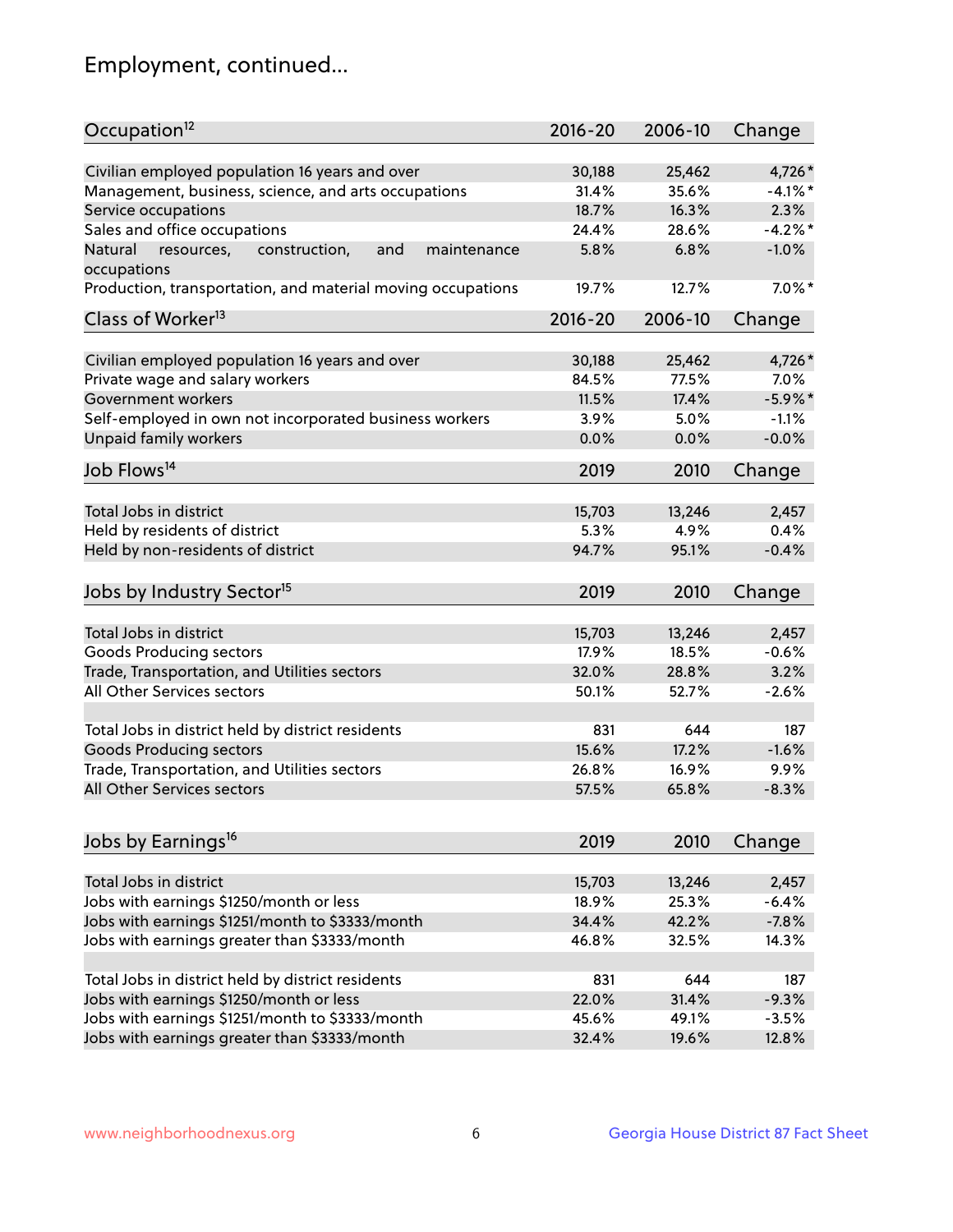## Employment, continued...

| 2019   | 2010   | Change  |
|--------|--------|---------|
|        |        |         |
| 15,703 | 13,246 | 2,457   |
| 18.9%  | 20.9%  | $-2.0%$ |
| 55.8%  | 60.9%  | $-5.1%$ |
| 25.3%  | 18.2%  | 7.1%    |
|        |        |         |
| 831    | 644    | 187     |
| 18.9%  | 23.0%  | $-4.1%$ |
| 53.1%  | 60.7%  | $-7.6%$ |
| 28.0%  | 16.3%  | 11.7%   |
|        |        |         |

#### Education

| School Enrollment <sup>18</sup>                | $2016 - 20$ | 2006-10 | Change     |
|------------------------------------------------|-------------|---------|------------|
|                                                |             |         |            |
| Population 3 years and over enrolled in school | 16,240      | 16,885  | $-645$     |
| Nursery school, preschool                      | 5.7%        | 5.2%    | 0.5%       |
| Kindergarten                                   | 4.5%        | 5.7%    | $-1.1%$    |
| Elementary school (grades 1-8)                 | 40.3%       | 39.5%   | 0.9%       |
| High school (grades 9-12)                      | 18.6%       | 22.1%   | $-3.5%$    |
| College or graduate school                     | 30.9%       | 27.6%   | $3.3\%$    |
| Educational Attainment <sup>19</sup>           | $2016 - 20$ | 2006-10 | Change     |
|                                                |             |         |            |
| Population 25 years and over                   | 41,988      | 33,800  | 8,189*     |
| Less than 9th grade                            | 5.5%        | 4.0%    | 1.5%       |
| 9th to 12th grade, no diploma                  | 7.2%        | 7.1%    | 0.1%       |
| High school graduate (includes equivalency)    | 25.7%       | 25.9%   | $-0.2%$    |
| Some college, no degree                        | 22.1%       | 24.9%   | $-2.9\%$ * |
| Associate's degree                             | 10.4%       | 8.8%    | 1.6%       |
| Bachelor's degree                              | 19.0%       | 19.9%   | $-0.9%$    |
| Graduate or professional degree                | 10.1%       | 9.4%    | 0.7%       |
|                                                |             |         |            |
| Percent high school graduate or higher         | 87.3%       | 88.9%   | $-1.6%$    |
| Percent bachelor's degree or higher            | 29.1%       | 29.3%   | $-0.2%$    |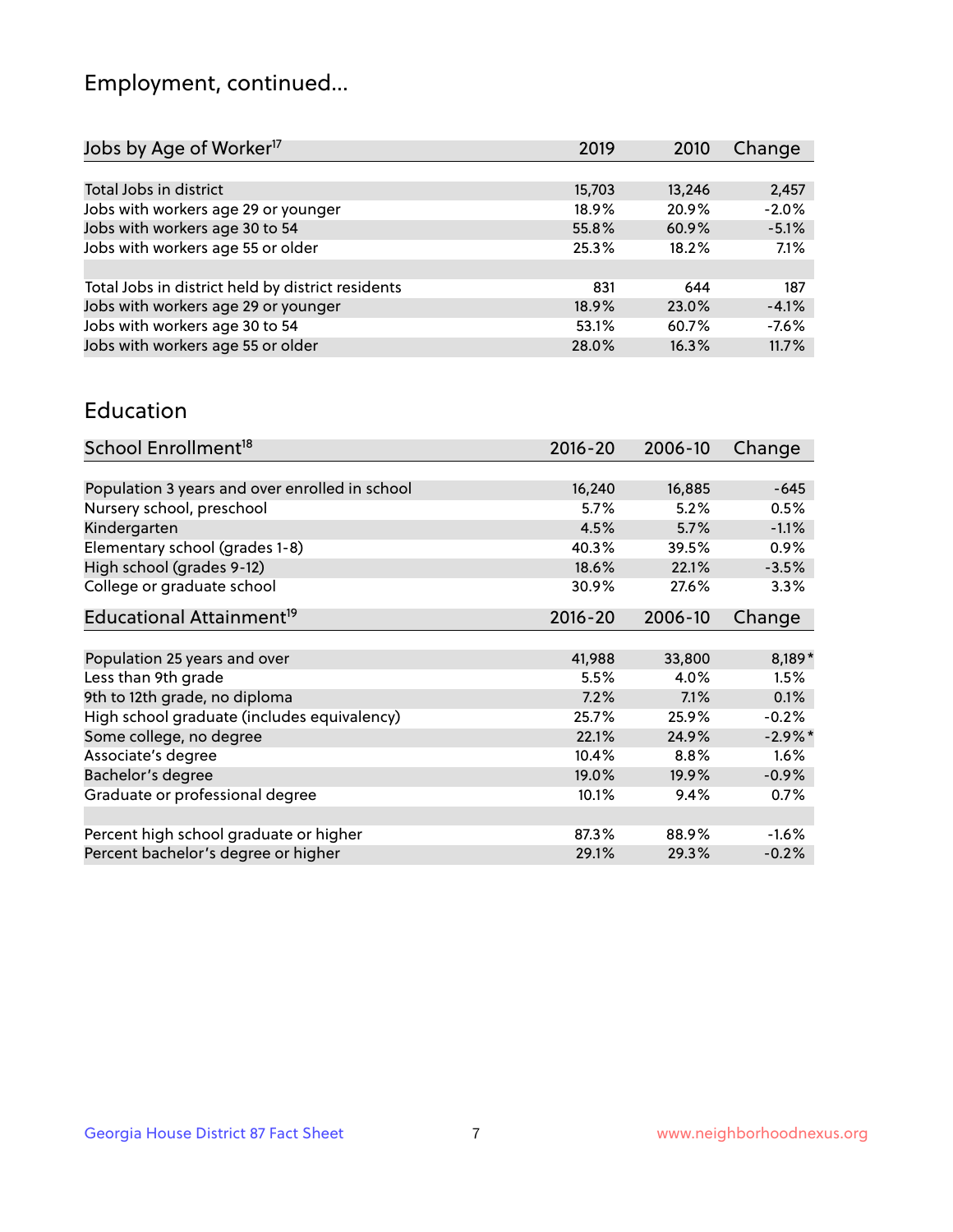## Housing

| Households by Type <sup>20</sup>                     | 2016-20     | 2006-10 | Change     |
|------------------------------------------------------|-------------|---------|------------|
|                                                      |             |         |            |
| <b>Total households</b>                              | 21,786      | 19,868  | 1,919*     |
| Family households (families)                         | 58.4%       | 64.3%   | $-5.9\%$ * |
| With own children under 18 years                     | 24.9%       | 32.2%   | $-7.2%$ *  |
| Married-couple family                                | 31.7%       | 34.2%   | $-2.5%$    |
| With own children of the householder under 18 years  | 13.1%       | 14.7%   | $-1.6%$    |
| Male householder, no wife present, family            | 4.1%        | 7.0%    | $-2.9\%$ * |
| With own children of the householder under 18 years  | 1.7%        | 3.5%    | $-1.9%$ *  |
| Female householder, no husband present, family       | 22.7%       | 23.2%   | $-0.5%$    |
| With own children of the householder under 18 years  | 10.2%       | 13.9%   | $-3.7%$ *  |
| Nonfamily households                                 | 41.6%       | 35.7%   | 5.9%*      |
| Householder living alone                             | 35.1%       | 30.5%   | 4.7%*      |
| 65 years and over                                    | 10.1%       | 5.1%    | $5.1\%$ *  |
|                                                      |             |         |            |
| Households with one or more people under 18 years    | 29.2%       | 37.5%   | $-8.3\%$ * |
| Households with one or more people 65 years and over | 26.7%       | 15.0%   | $11.7\%$ * |
|                                                      |             |         |            |
| Average household size                               | 2.83        | 2.69    | $0.15*$    |
| Average family size                                  | 3.87        | 3.39    | $0.48*$    |
|                                                      |             |         |            |
| Housing Occupancy <sup>21</sup>                      | 2016-20     | 2006-10 | Change     |
| Total housing units                                  | 23,780      | 23,099  | 681*       |
| Occupied housing units                               | 91.6%       | 86.0%   | $5.6\%$ *  |
| Vacant housing units                                 | 8.4%        | 14.0%   | $-5.6\%$ * |
|                                                      |             |         |            |
| Homeowner vacancy rate                               | 1.7         | 7.3     | $-5.6*$    |
| Rental vacancy rate                                  | 8.1         | 15.5    | $-7.4*$    |
|                                                      |             |         |            |
| Units in Structure <sup>22</sup>                     | $2016 - 20$ | 2006-10 | Change     |
|                                                      |             |         |            |
| Total housing units                                  | 23,780      | 23,099  | 681*       |
| 1-unit, detached                                     | 59.7%       | 58.7%   | 1.0%       |
| 1-unit, attached                                     | 8.9%        | 6.0%    | $2.8\%$ *  |
| 2 units                                              | 0.6%        | 0.7%    | $-0.2%$    |
| 3 or 4 units                                         | 3.6%        | 3.8%    | $-0.2%$    |
| 5 to 9 units                                         | 11.6%       | 10.8%   | 0.8%       |
| 10 to 19 units                                       | 11.6%       | 14.4%   | $-2.7\%$ * |
| 20 or more units                                     | 3.9%        | 5.3%    | $-1.4\%$   |
| Mobile home                                          | 0.1%        | 0.2%    | $-0.2%$    |
| Boat, RV, van, etc.                                  | 0.0%        | 0.0%    | $0.0\%$    |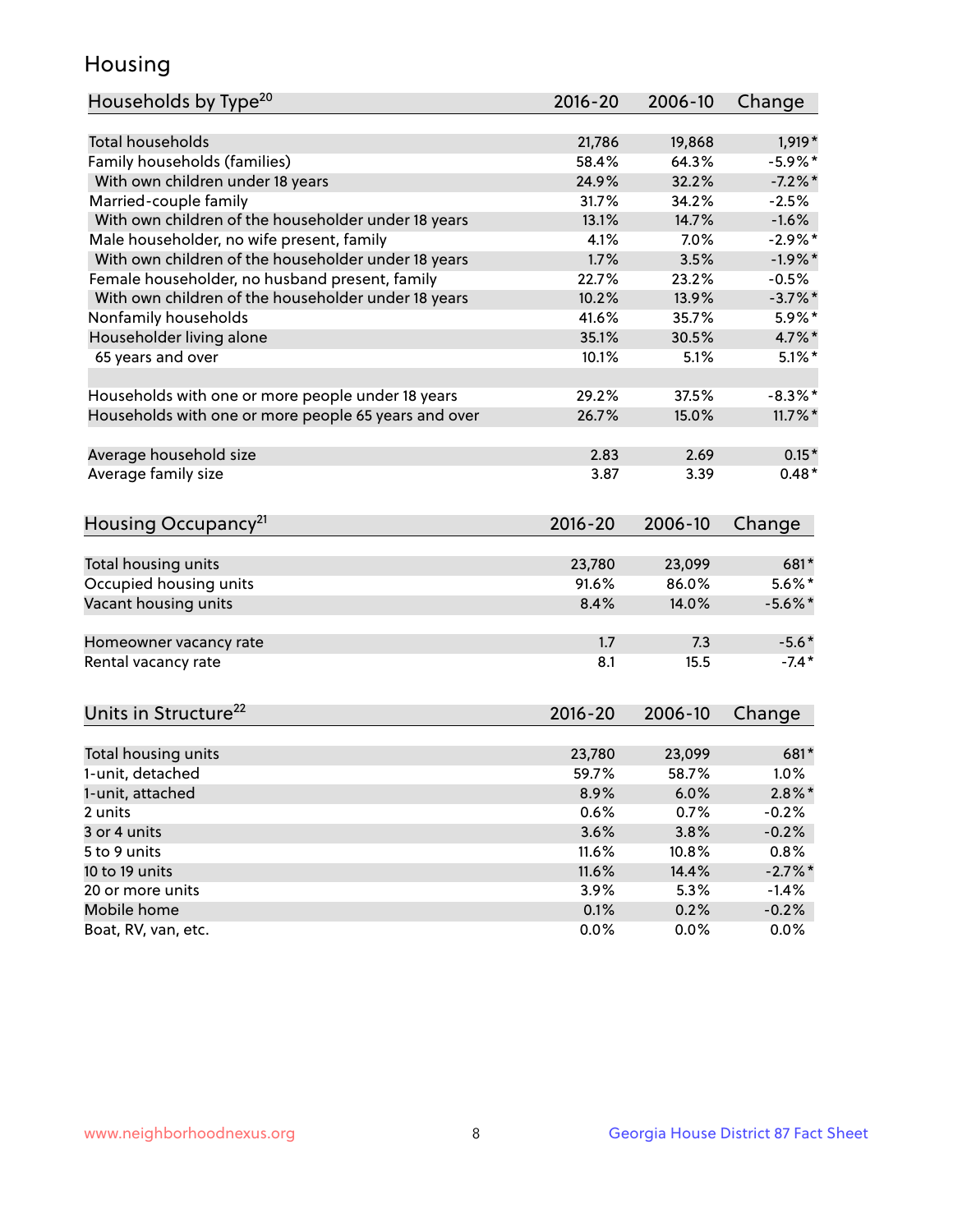## Housing, Continued...

| Year Structure Built <sup>23</sup>             | 2016-20     | 2006-10 | Change      |
|------------------------------------------------|-------------|---------|-------------|
| Total housing units                            | 23,780      | 23,099  | 681*        |
| Built 2014 or later                            | 1.1%        | (X)     | (X)         |
| Built 2010 to 2013                             | 0.7%        | (X)     | (X)         |
| Built 2000 to 2009                             | 5.5%        | 7.4%    | $-2.0\%$ *  |
| Built 1990 to 1999                             | 12.0%       | 12.2%   | $-0.2%$     |
| Built 1980 to 1989                             | 26.2%       | 32.9%   | $-6.7%$ *   |
| Built 1970 to 1979                             | 32.5%       | 31.1%   | 1.4%        |
| Built 1960 to 1969                             | 14.8%       | 11.2%   | $3.6\%$ *   |
| Built 1950 to 1959                             | 4.3%        | 3.2%    | 1.1%        |
| Built 1940 to 1949                             | 2.1%        | 1.0%    | 1.1%        |
| Built 1939 or earlier                          | 0.8%        | 0.9%    | $-0.1%$     |
| Housing Tenure <sup>24</sup>                   | $2016 - 20$ | 2006-10 | Change      |
|                                                |             |         |             |
| Occupied housing units                         | 21,786      | 19,868  | $1,919*$    |
| Owner-occupied                                 | 52.2%       | 59.2%   | $-7.0\%$ *  |
| Renter-occupied                                | 47.8%       | 40.8%   | $7.0\%$ *   |
| Average household size of owner-occupied unit  | 2.82        | 2.78    | 0.03        |
| Average household size of renter-occupied unit | 2.85        | 2.54    | $0.31*$     |
| Residence 1 Year Ago <sup>25</sup>             | $2016 - 20$ | 2006-10 | Change      |
| Population 1 year and over                     | 61,281      | 52,444  | 8,837*      |
| Same house                                     | 83.5%       | 77.7%   | $5.8\%$ *   |
| Different house in the U.S.                    | 16.0%       | 21.7%   | $-5.8\%$ *  |
| Same county                                    | 9.6%        | 12.8%   | $-3.2\%$ *  |
| Different county                               | 6.3%        | 8.9%    | $-2.6\%$ *  |
| Same state                                     | 3.6%        | 4.7%    | $-1.0%$     |
| Different state                                | 2.7%        | 4.3%    | $-1.5%$     |
| Abroad                                         | 0.5%        | 0.6%    | $-0.0%$     |
| Value of Housing Unit <sup>26</sup>            | $2016 - 20$ | 2006-10 | Change      |
|                                                |             |         |             |
| Owner-occupied units                           | 11,373      | 11,770  | $-398$      |
| Less than \$50,000                             | 4.2%        | 2.4%    | 1.8%        |
| \$50,000 to \$99,999                           | 16.7%       | 11.3%   | 5.4%        |
| \$100,000 to \$149,999                         | 25.1%       | 35.4%   | $-10.2\%$ * |
| \$150,000 to \$199,999                         | 26.6%       | 32.1%   | $-5.5%$ *   |
| \$200,000 to \$299,999                         | 20.0%       | 15.3%   | 4.7%*       |
| \$300,000 to \$499,999                         | 5.9%        | 3.2%    | 2.7%        |
| \$500,000 to \$999,999                         | 1.3%        | 0.3%    | 1.0%        |
| \$1,000,000 or more                            | 0.1%        | 0.1%    | 0.1%        |
| Median (dollars)                               | 155,740     | 151,121 | 4,620*      |
| Mortgage Status <sup>27</sup>                  | $2016 - 20$ | 2006-10 | Change      |
| Owner-occupied units                           | 11,373      | 11,770  | $-398$      |
| Housing units with a mortgage                  | 69.8%       | 84.8%   | $-15.0\%$ * |
| Housing units without a mortgage               | 30.2%       | 15.2%   | 15.0%*      |
|                                                |             |         |             |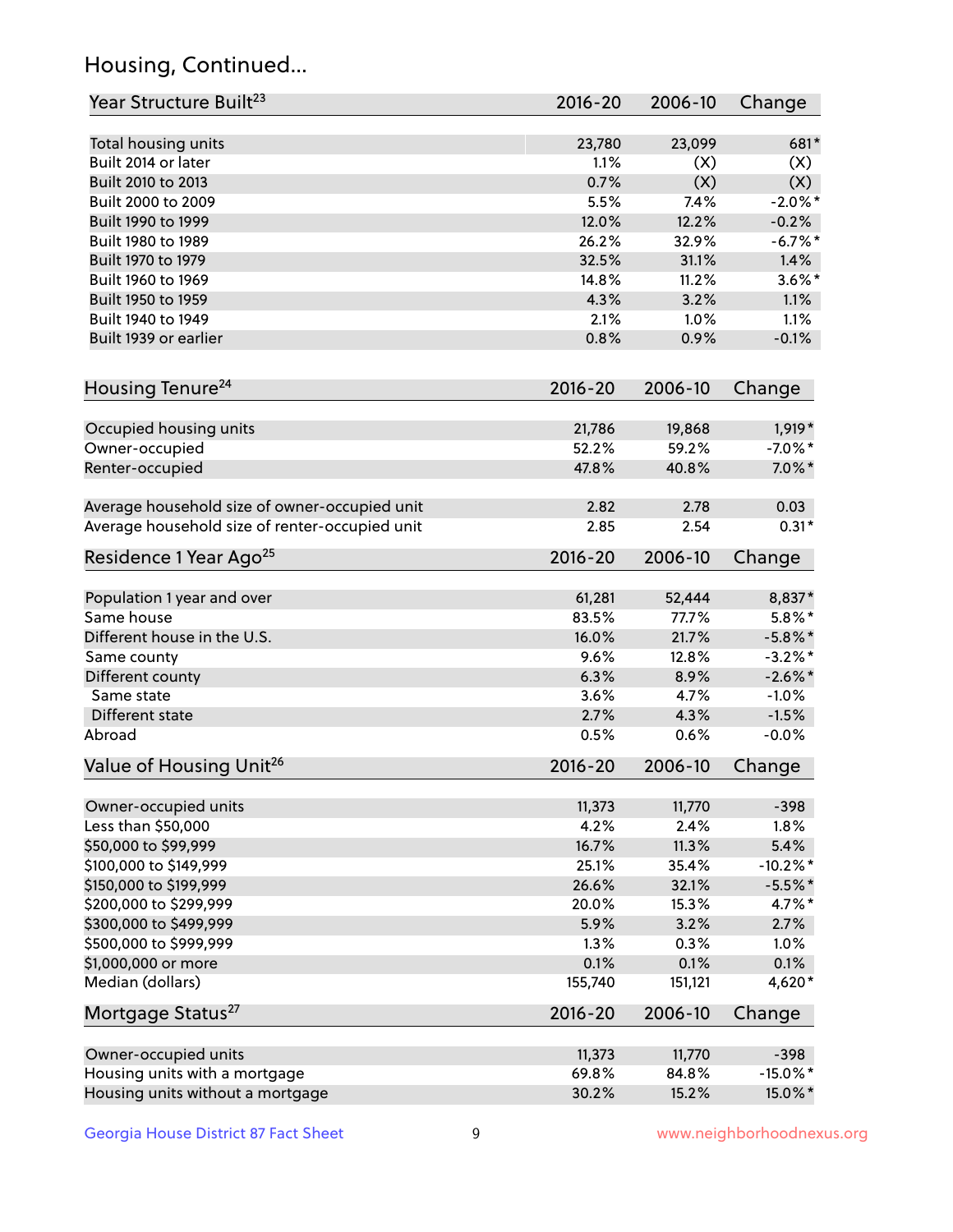## Housing, Continued...

| Selected Monthly Owner Costs <sup>28</sup>                                            | 2016-20     | 2006-10   | Change     |
|---------------------------------------------------------------------------------------|-------------|-----------|------------|
| Housing units with a mortgage                                                         | 7,935       | 9,979     | $-2,043*$  |
| Less than \$300                                                                       | 0.3%        | 0.0%      | 0.3%       |
| \$300 to \$499                                                                        | 1.8%        | 1.0%      | 0.8%       |
| \$500 to \$999                                                                        | 22.1%       | 13.5%     | $8.6\%$ *  |
| \$1,000 to \$1,499                                                                    | 44.6%       | 47.9%     | $-3.2%$    |
| \$1,500 to \$1,999                                                                    | 25.6%       | 25.8%     | $-0.2%$    |
| \$2,000 to \$2,999                                                                    | 5.1%        | 11.2%     | $-6.0\%$ * |
| \$3,000 or more                                                                       | 0.5%        | 0.6%      | $-0.2%$    |
| Median (dollars)                                                                      | 1,256       | 1,369     | $-113*$    |
| Housing units without a mortgage                                                      | 3,437       | 1,792     | $1,646*$   |
| Less than \$150                                                                       | 0.6%        | 2.3%      | $-1.7%$    |
| \$150 to \$249                                                                        | 6.4%        | 8.5%      | $-2.1%$    |
| \$250 to \$349                                                                        | 18.3%       | 18.4%     | $-0.1%$    |
| \$350 to \$499                                                                        | 30.8%       | 35.7%     | $-4.9%$    |
| \$500 to \$699                                                                        | 34.0%       | 28.1%     | 5.9%       |
| \$700 or more                                                                         | 9.8%        | 6.9%      | 2.9%       |
| Median (dollars)                                                                      | 471         | 434       | $37*$      |
| Selected Monthly Owner Costs as a Percentage of<br>Household Income <sup>29</sup>     | $2016 - 20$ | 2006-10   | Change     |
| Housing units with a mortgage (excluding units where<br>SMOCAPI cannot be computed)   | 7,843       | 9,900     | $-2,057*$  |
| Less than 20.0 percent                                                                | 48.3%       | 33.3%     | 14.9%*     |
| 20.0 to 24.9 percent                                                                  | 13.9%       | 14.5%     | $-0.6%$    |
| 25.0 to 29.9 percent                                                                  | 7.7%        | 11.8%     | $-4.1\%$ * |
| 30.0 to 34.9 percent                                                                  | 6.0%        | 8.0%      | $-1.9%$    |
| 35.0 percent or more                                                                  | 24.1%       | 32.4%     | $-8.3\%$ * |
| Not computed                                                                          | 92          | 78        | 14         |
| Housing unit without a mortgage (excluding units where<br>SMOCAPI cannot be computed) | 3,408       | 1,792     | $1,616*$   |
| Less than 10.0 percent                                                                | 43.8%       | 49.5%     | $-5.6%$    |
| 10.0 to 14.9 percent                                                                  | 20.3%       | 16.9%     | 3.5%       |
| 15.0 to 19.9 percent                                                                  | 10.6%       | 12.5%     | $-1.9%$    |
| 20.0 to 24.9 percent                                                                  | 7.5%        | 5.6%      | 1.9%       |
| 25.0 to 29.9 percent                                                                  | 3.9%        | 2.8%      | 1.1%       |
| 30.0 to 34.9 percent                                                                  | 1.6%        | 2.1%      | $-0.6%$    |
| 35.0 percent or more                                                                  | 12.2%       | 10.6%     | 1.6%       |
| Not computed                                                                          | 30          | $\pmb{0}$ | 30         |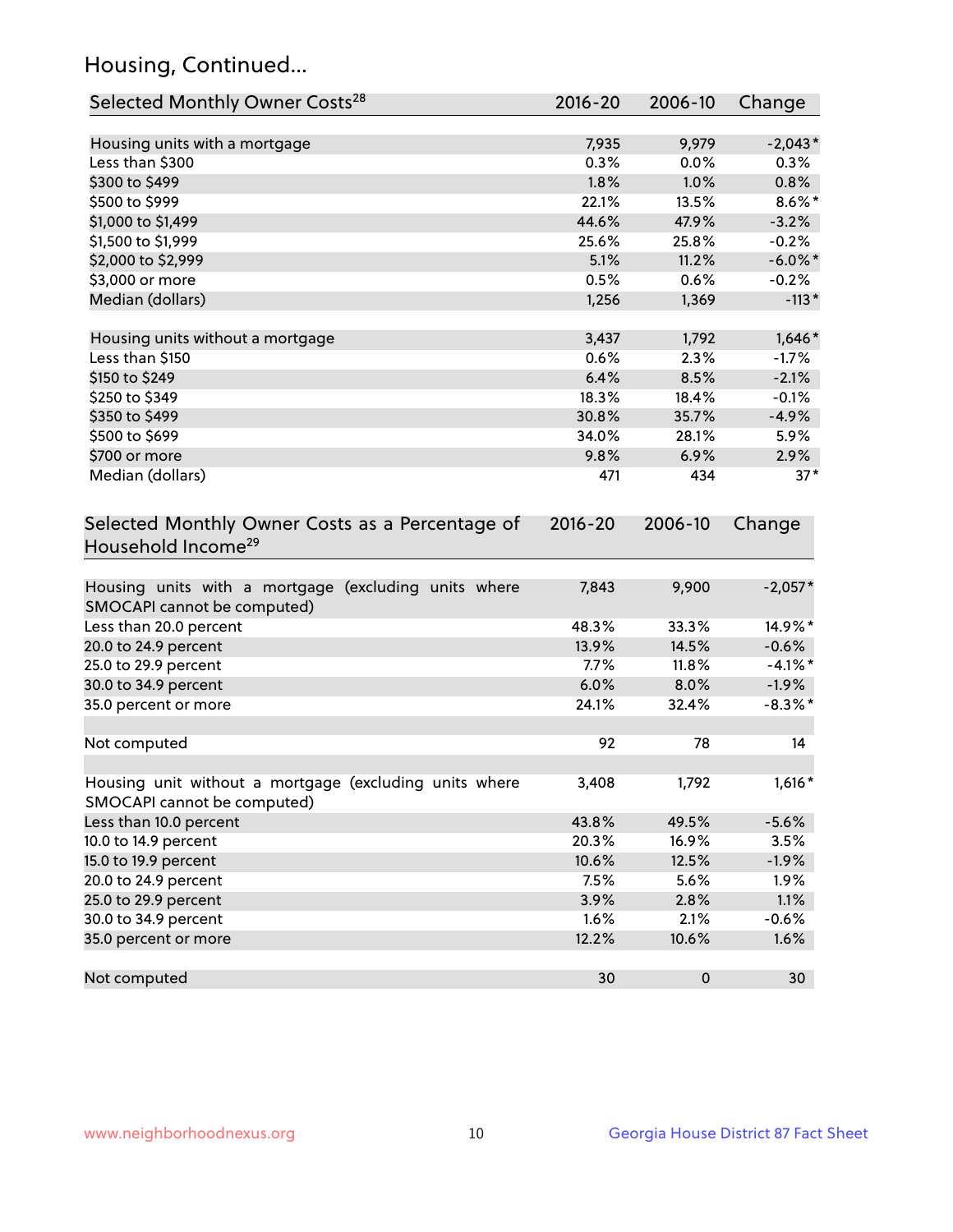### Housing, Continued...

| Gross Rent <sup>30</sup>                                     | 2016-20 | 2006-10 | Change      |
|--------------------------------------------------------------|---------|---------|-------------|
|                                                              |         |         |             |
| Occupied units paying rent                                   | 10,309  | 7,866   | $2,443*$    |
| Less than \$200                                              | 0.8%    | $1.0\%$ | $-0.2%$     |
| \$200 to \$499                                               | 3.9%    | 2.6%    | $1.3\%$     |
| \$500 to \$749                                               | 4.2%    | 23.4%   | $-19.2%$ *  |
| \$750 to \$999                                               | 24.3%   | 38.4%   | $-14.1\%$ * |
| \$1,000 to \$1,499                                           | 56.0%   | 31.2%   | $24.8\%$ *  |
| \$1,500 to \$1,999                                           | 10.3%   | 3.2%    | $7.2\%$ *   |
| \$2,000 or more                                              | 0.6%    | 0.3%    | 0.2%        |
| Median (dollars)                                             | 1,115   | 980     | $135*$      |
|                                                              |         |         |             |
| No rent paid                                                 | 104     | 231     | $-126$      |
|                                                              |         |         |             |
| Gross Rent as a Percentage of Household Income <sup>31</sup> | 2016-20 | 2006-10 | Change      |

| 10,085 | 7,672   | $2,412*$ |
|--------|---------|----------|
|        |         |          |
| 8.2%   | $7.9\%$ | 0.3%     |
| 10.1%  | 9.5%    | 0.6%     |
| 13.4%  | 12.4%   | 1.0%     |
| 10.1%  | 14.2%   | $-4.1%$  |
| 12.1%  | $9.9\%$ | 2.2%     |
| 46.1%  | 46.2%   | $-0.0%$  |
|        |         |          |
| 329    | 425     | $-96$    |
|        |         |          |

### Transportation

| Commuting to Work <sup>32</sup>           | 2016-20 | 2006-10 | Change    |
|-------------------------------------------|---------|---------|-----------|
|                                           |         |         |           |
| Workers 16 years and over                 | 29,697  | 24,786  | $4,911*$  |
| Car, truck, or van - drove alone          | 71.6%   | 74.3%   | $-2.8%$ * |
| Car, truck, or van - carpooled            | 11.5%   | 11.1%   | 0.4%      |
| Public transportation (excluding taxicab) | $7.0\%$ | $8.8\%$ | $-1.7%$   |
| Walked                                    | 0.5%    | 0.5%    | $-0.1%$   |
| Other means                               | $1.6\%$ | $1.9\%$ | $-0.4%$   |
| Worked at home                            | 7.9%    | 3.3%    | $4.5\%$ * |
|                                           |         |         |           |
| Mean travel time to work (minutes)        | 34.0    | 34.6    | $-0.7$    |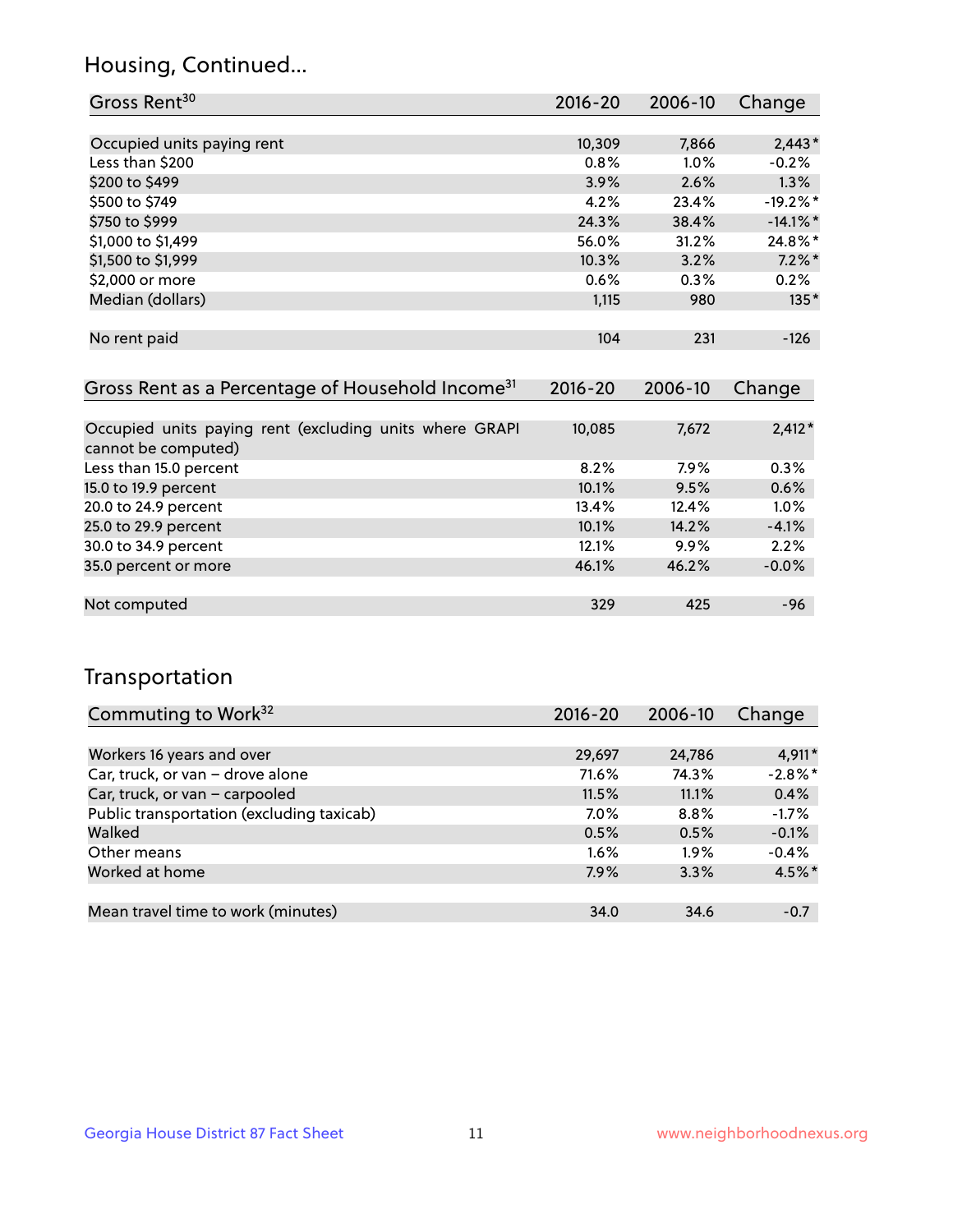## Transportation, Continued...

| Vehicles Available <sup>33</sup> | $2016 - 20$ | 2006-10 | Change   |
|----------------------------------|-------------|---------|----------|
|                                  |             |         |          |
| Occupied housing units           | 21,786      | 19,868  | $1,919*$ |
| No vehicles available            | 10.1%       | 8.9%    | 1.2%     |
| 1 vehicle available              | 40.9%       | 42.1%   | $-1.2%$  |
| 2 vehicles available             | 31.9%       | 33.5%   | $-1.6%$  |
| 3 or more vehicles available     | 17.2%       | 15.6%   | 1.6%     |

#### Health

| Health Insurance coverage <sup>34</sup>                 | 2016-20 |
|---------------------------------------------------------|---------|
|                                                         |         |
| Civilian Noninstitutionalized Population                | 61,879  |
| With health insurance coverage                          | 85.8%   |
| With private health insurance coverage                  | 56.3%   |
| With public health coverage                             | 38.2%   |
| No health insurance coverage                            | 14.2%   |
| Civilian Noninstitutionalized Population Under 19 years | 15,288  |
| No health insurance coverage                            | 4.2%    |
| Civilian Noninstitutionalized Population 19 to 64 years | 38,497  |
| In labor force:                                         | 30,602  |
| Employed:                                               | 28,164  |
| With health insurance coverage                          | 81.8%   |
| With private health insurance coverage                  | 74.3%   |
| With public coverage                                    | 9.8%    |
| No health insurance coverage                            | 18.2%   |
| Unemployed:                                             | 2,438   |
| With health insurance coverage                          | 57.2%   |
| With private health insurance coverage                  | 36.9%   |
| With public coverage                                    | 22.0%   |
| No health insurance coverage                            | 42.8%   |
| Not in labor force:                                     | 7,895   |
| With health insurance coverage                          | 75.8%   |
| With private health insurance coverage                  | 42.0%   |
| With public coverage                                    | 40.3%   |
| No health insurance coverage                            | 24.2%   |